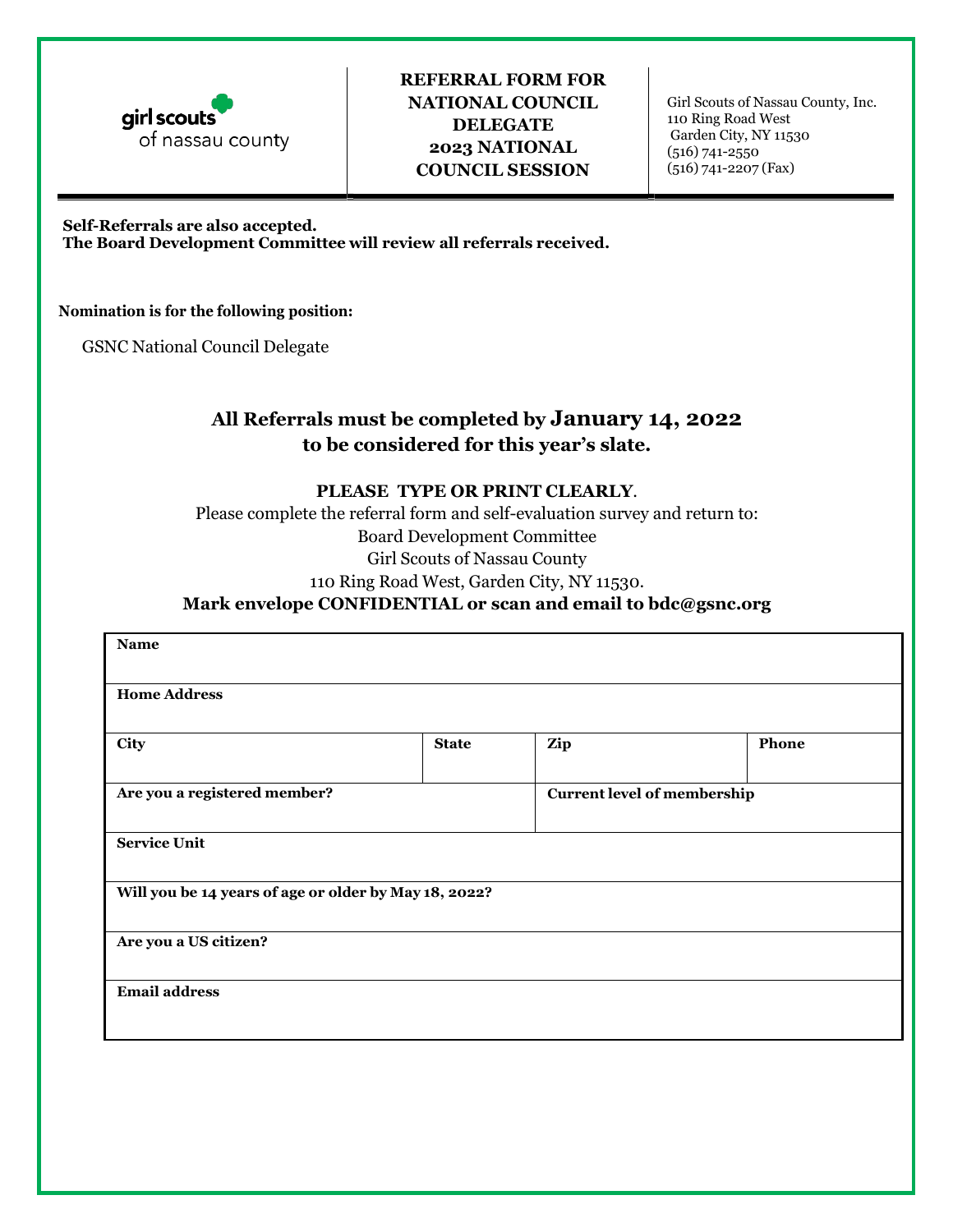# **Applicant Self-evaluation**

The following skills are required of a successful National Council delegate. Review your experiences and activities, rate your ability, and provide examples of how you may have demonstrated these skills. Use the following scale:

- 1 This is an area where I know I need to learn and practice.
- 2 I am eager to participate in training to develop my skills.
- 3 I have some skills/experience, but still need to develop in this area.
- 4 I understand my skills in this area and know when I need to ask for help.
- 5 This is where I shine.

| <b>SKILL</b>                                                                                                                                                                                                                                                 | <b>RATING</b> | <b>EXAMPLES</b> |
|--------------------------------------------------------------------------------------------------------------------------------------------------------------------------------------------------------------------------------------------------------------|---------------|-----------------|
| <b>Strategic Thinking: Demonstrates ability to</b><br>contemplate long-term goals and objectives that<br>advance the Movement as a whole and is future-<br>focused.                                                                                          |               |                 |
| <b>Communication:</b> Expresses ideas and facts in a<br>clear manner.                                                                                                                                                                                        |               |                 |
| <b>Experience in Policy-influencing or</b><br>Policymaking: Has participated in local council<br>policy influencing or decision-making meetings;<br>able to listen to different points of view from the<br>membership and effectively summarize those ideas. |               |                 |
| <b>Knowledge of Girl Scouting (local and</b><br><i>national</i> ): Has experience in many levels and<br>areas of Girl Scouting.                                                                                                                              |               |                 |
| <b>Decision-making:</b> Ability to analyze issues from a<br>council and national perspective; demonstrates<br>ability to weigh options and consider ramifications.                                                                                           |               |                 |
| <b>Adaptability:</b> Demonstrates flexibility when new<br>information is brought forward; comes to the<br>session informed, but not instructed.                                                                                                              |               |                 |
| Team building: Promotes partnerships and has a<br>commitment to the team approach; will support<br>decisions of the National Council.                                                                                                                        |               |                 |
| Listening/Representation: Demonstrates<br>ability to listen to others and collect input from all<br>stakeholders.                                                                                                                                            |               |                 |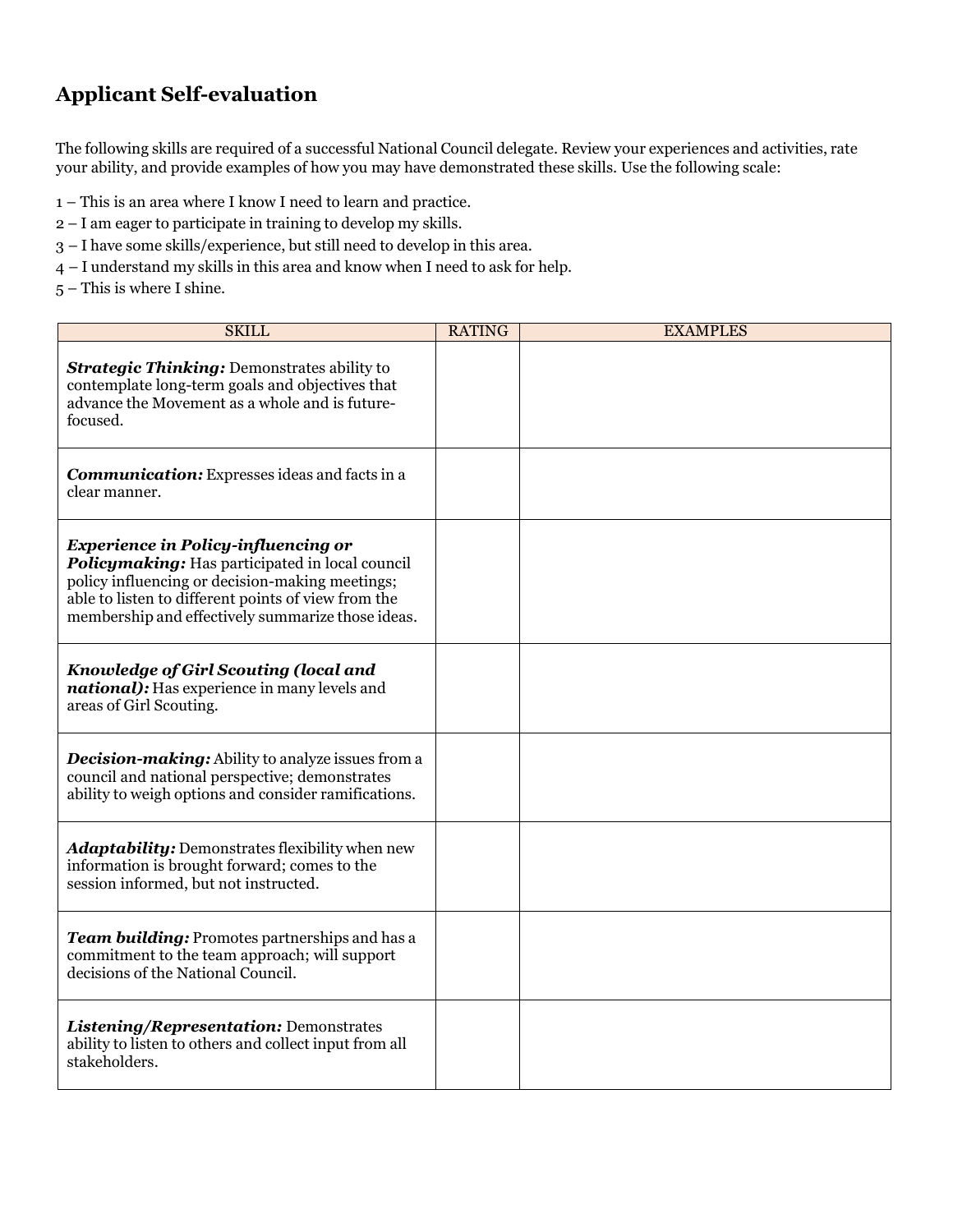**Why are you interested in serving as a National Delegate for our council?** 

**Describe your knowledge of Girl Scouting at the local and national level, including any relevant Girl Scout positions you have held or events that you have attended.** 

**How do you believe your experiences with both Girl Scouts prepare you to think strategically about the future of the Girl Scout Movement?** 

**What experience do you have of creating opportunities to hear diverse perspectives andeffectively summarizing those ideas?** 

**What experience or interest do you have with policymaking or policy-influencing?**